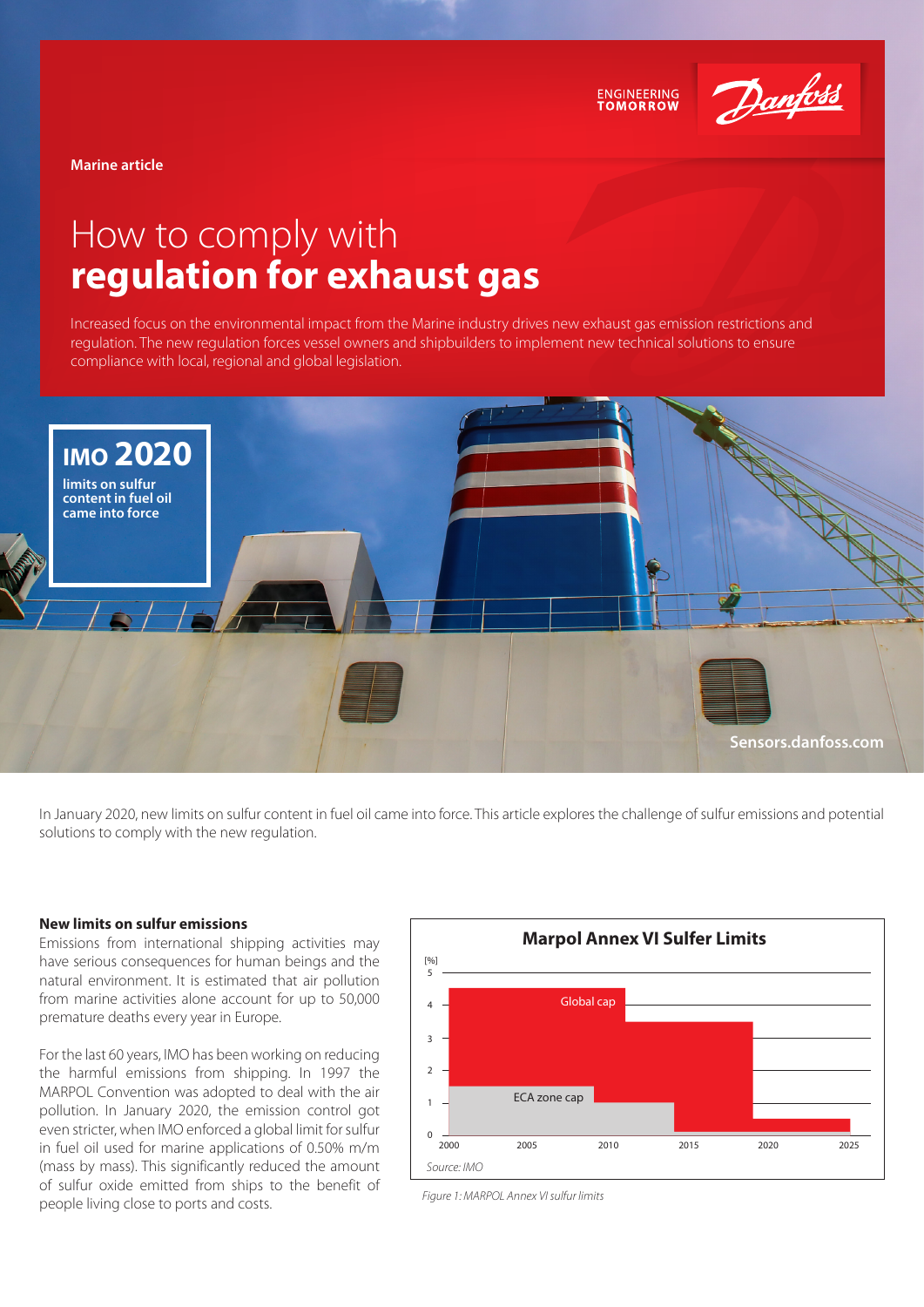

#### **How to comply with the new regulation**

To comply with the requirements, the shipbuilding industry has several options:

1. Use more expensive low sulfur fuels

2. Install exhaust gas scrubber to wash out particles and sulfur

3. Install engines running on natural gas

The relatively low price on HFO makes it attractive to install an exhaust gas scrubber, and for many shipbuilders a hybrid scrubber system is likely to be the preferred solution to remove SOx due to its ability to switch between open or closed loop operations depending on the emission requirements at the specific location of the vessel.

When running the scrubber in closed loop mode, the recirculated scrubber water accumulates particles and sulfur that must be removed. The particles are separated in a hydro cyclone, whereas the sulfur is neutralized by adding an alkaline such as sodium hydroxide via a dosing system.

When choosing to use scrubber, it is required to monitor the exhaust, to ensure that the emissions limits are held and that the scrubber is working. This is done through Continuous Emission Monitoring Systems (CEMS) sensor solutions. CEMS sensor solutions can also be relevant for general enforcement of the 2020 Sulphur cap across the three above mentioned options in ensuring even compliance. Today, the burden of proof of compliance lies at authorities. In Denmark, enforcement of compliance is carried out through samples and sniffers. With this method, there is still loopholes and there is not a complete overview of emissions, and consequently not level playing field. Using CEMS solutions on all ships enables the possibility of full transparency of emissions which eases control of emissions, makes regulative enforcement efficient and ensures level playing field.

#### **When to use stainless steel to protect the system**

Corrosion by caustic sodium hydroxide at all concentrations is easily handled at room temperature with a variety of metals and alloys, including carbon steels. However, sodium hydroxide becomes more corrosive with increasing temperature and concentration.

The useful safe limit of carbon steel is approximately 65°C for caustic stress corrosion cracking (CSCC) and corrosion. The recirculated scrubber water can, however, easily reach temperatures above 65°C, and therefore a safer choice would be to use stainless steel.

### **Selective Catalytic Reduction systems for NOx may also require stainless solutions**

Apart from SOx, nitrous oxides (NOx) are also subject to the IMO Tier III requirements. This means that it is mandatory to install or retrofit equipment/systems to reduce the NOx level to be in compliance with Tier III standards.

The emission of nitrous oxides can either be reduced by Exhaust Gas Recirculation or by Selective Catalytic Reduction (SCR), where Urea or Ammonia is sprayed into the exhaust gas before the gas passes through a catalyst.

Due to the corrosive nature of ammonia and urea, all components of the dosing system should be either coated or made of stainless steel.

Furthermore, using emissions measurement equipment to measure and regulate the dosing of Urea to be more precise, reduces the risk of Ammonia Bisulfate build-up and consequently avoidance of costly repairs and cleaning operations, as well as savings in Urea consumption.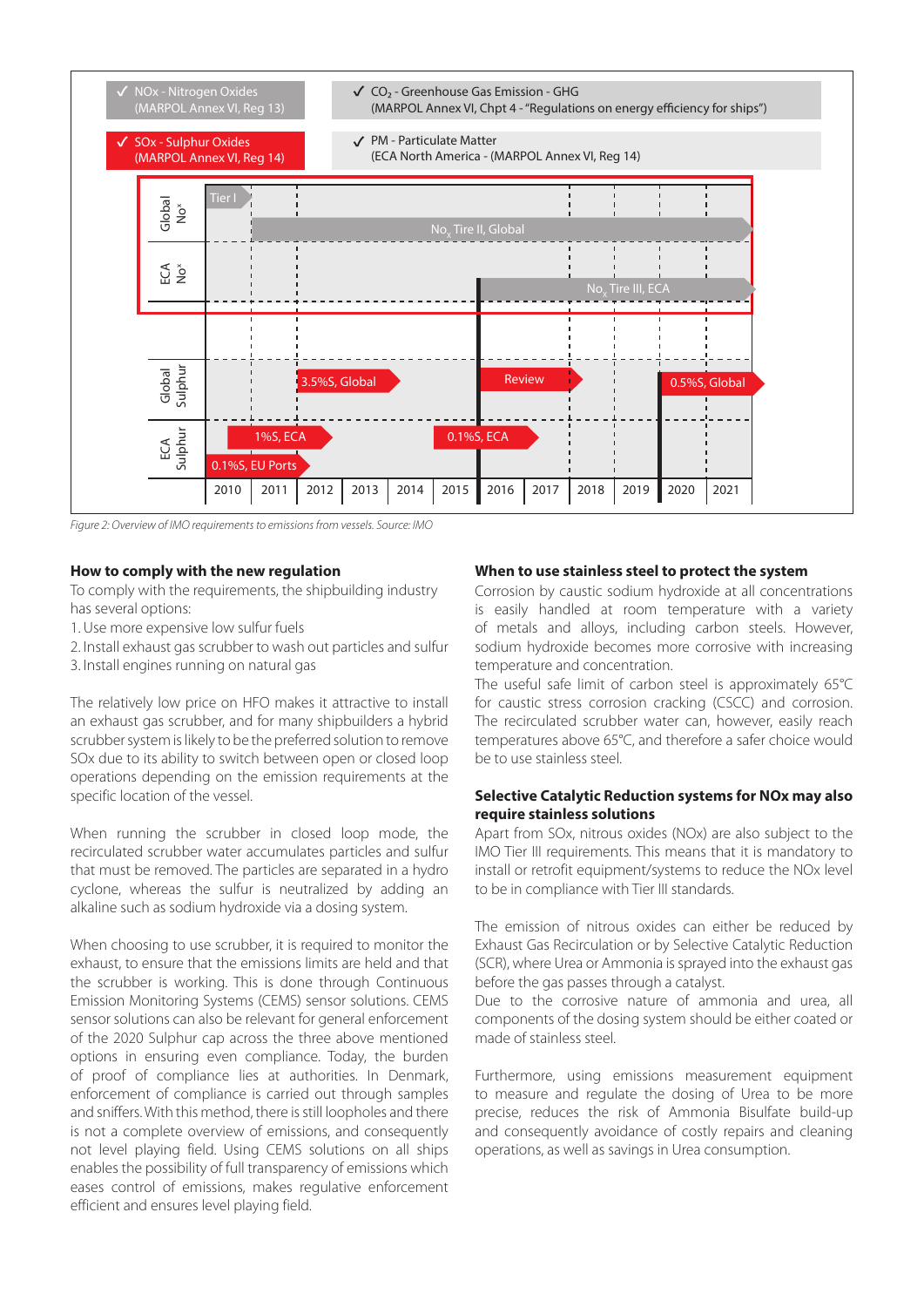# **Select the right components for exhaust gas emission cleaning**

Danfoss has developed a stainless-steel solenoid valve for aggressive environments. The EV212B solenoid valve anchor is sealed off by an FKM isolating diaphragm that prevents the corrosive media from entering the magnetic anchor. The FKM seal offers high resistance to media such as sea water, sodium hydroxide, Urea or Ammonia.

The new solenoid valve is ideal for exhaust gas scrubber systems.

**Get more information about EV212B solenoid valve:**  *https://www.danfoss.com/en/products/valves/dcs/solenoid-valves/industrial-solenoid-valves/ ev212b/#tab-overview*